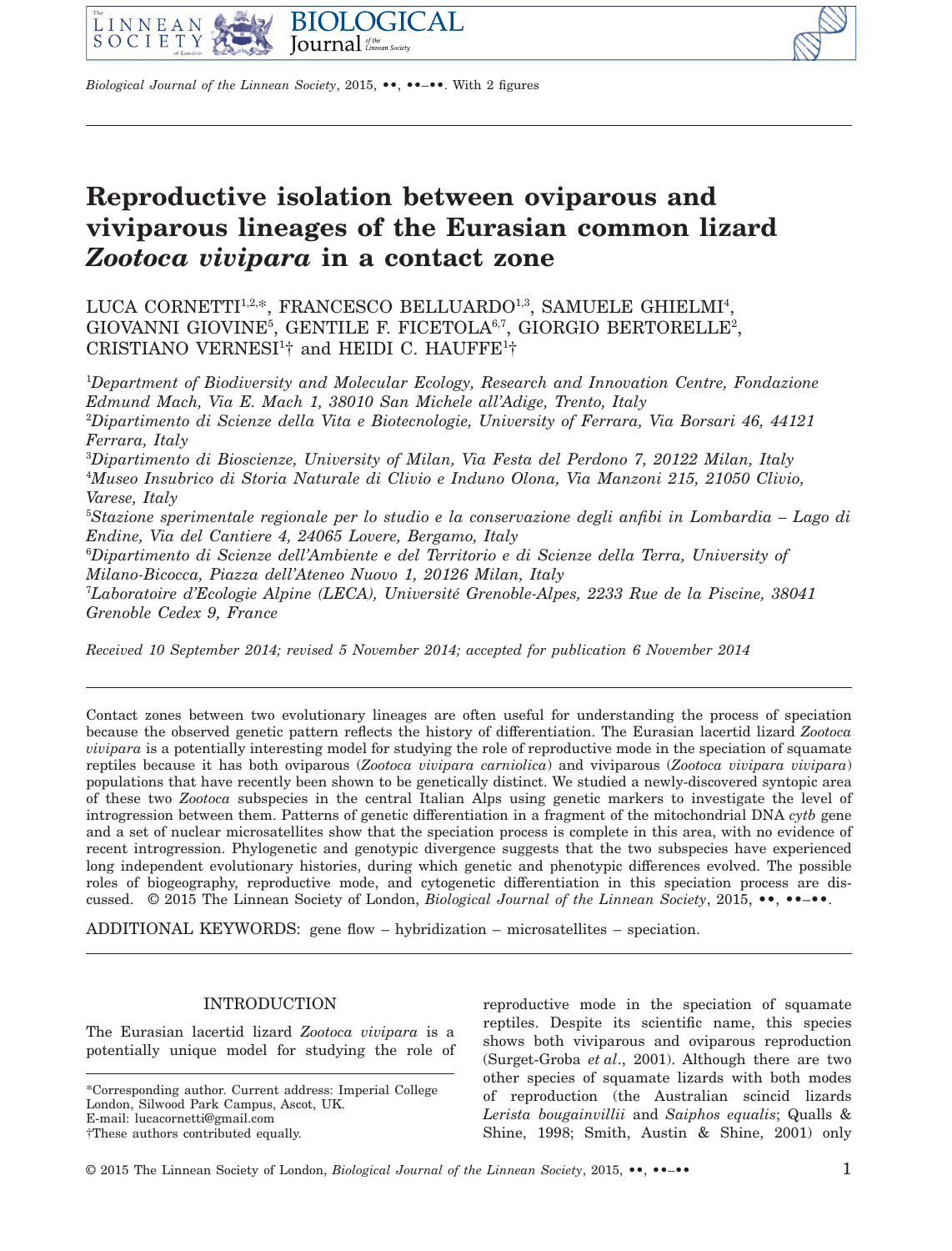*Z. vivipara* is known to have potentially hybridizing egg-bearing and live-bearing natural populations (Surget-Groba *et al*., 2002; Lindtke, Mayer & Böhme, 2010).

Insight into the process of differentiation and speciation has often been obtained by the study of contact (or hybrid) zones between two lineages of the same species. For example, unimodal hybrid zones, where hybrid genotypes predominate, and bimodal zones, where hybrids are rare and parental genotypes prevail, reflect different stages of the speciation process. However, in contact zones where hybrids are lacking (i.e. speciation is complete), either genetic and phenotypic differentiation in allopatry has precluded hybridization upon secondary contact, or pre-zygotic or post-zygotic barriers have reinforced partial reproductive isolation (Jiggins & Mallet, 2000; Coyne & Orr, 2004). In the case of *Z. vivipara*, the subspecies *Zootoca vivipara vivipara* (viviparous) is found in many wet meadows in central western Europe, whereas oviparous populations of *Z. vivipara* occupy two allopatric areas in southern Europe: one in the Pyrenees (*Zootoca vivipara louislantzi*; Arribas, 2009) and the other in the central eastern Alps (*Zootoca vivipara carniolica*; Surget-Groba *et al*., 2002). The distributions of *Z. v. louislantzi* and *Z. v. vivipara* do not overlap, whereas *Z. v. carniolica* and *Z. v. vivipara* are parapatric in the Alpine chain. Phylogenetic studies have demonstrated that the latter two lineages show profound genetic divergence at the mitochondrial and nuclear genes (Surget-Groba *et al*., 2006; Cornetti *et al*., 2014), whereas morphometric analyses have concluded that they are morphologically indistinguishable (Guillaume *et al*., 2006). In the Alps, syntopic locations of *Z. v. carniolica* and *Z. v. vivipara* are rare, probably as a result of specific ecological differences (Voituron, Heulin & Surget-Groba, 2004), and previous surveys have only identified one area with potentially hybridizing oviparous and viviparous populations (Carinthia, Austria; Lindtke *et al*., 2010). In this contact zone, Lindtke *et al*. (2010) reported several putative hybrids with apparently intermediate developmental traits.

In the present study, we analyze in detail a second potential contact zone between *Z. v. carniolica* and *Z. v. vivipara* (Clade E; *sensu* Surget-Groba *et al*., 2006) identified during recent field surveys (L. Cornetti, G. F. Ficetola, S. Hoban, C. Vernesi, unpublished data) using a set of highly variable genetic markers, with the aim of obtaining insight into the speciation process. These results have important implications for the taxonomy of the genus and, consequently, for the conservation status of relatively rare *Z. v. carniolica* populations.

### MATERIAL AND METHODS

During recent alpine-wide field surveys, a relatively small area  $(0.72 \text{ km}^2)$  of potential overlap was identified between *Z. v. vivipara* and *Z. v. carniolica* in the alpine valley Valmora (central northern Italy, 46°02′15″ to 46°02′36″N; 9°37′09″ to 9°38′01″E; 1400– 1600 m above sea level; Fig. 1). Subsequently, during the summers of 2012 and 2013, 60 lizards were captured by hand within this area over 27 nonconsecutive days by one to four surveyors. To confirm that there was adequate sampling coverage, mixture models for open populations were used to estimate the local abundance of lizards for four sites of the study area (Kéry *et al*., 2009) (Fig. 1; see also Supporting information, Table S1). The analyses suggested that the 60 captured individuals represented at least 50% of the resident lizard population.

Three-millimetre tail tips were collected and stored at room temperature in 95% ethanol until DNA extraction. Genomic DNA was extracted using the Qiagen DNeasy Tissue Kit (Qiagen Inc.). For each sample, a 385-bp fragment of the mitochondrial gene cytochrome b (*cytb*) was amplified and sequenced as described previously (Cornetti *et al*., 2014). *cytb* is the most extensively sequenced marker for the *Zootoca* genus and therefore is useful for comparing our results with previous studies, as well as to confirm subspecies identification, because no morphological traits unequivocally distinguish the two forms. Thirteen microsatellite (short tandem repeat; STR) markers (Lv-4-alpha, Lv-2-145, Lv-4-X, and Lv-4-115: Boudjemadi *et al*., 1999; B114: Remon *et al*., 2008; Lacviv04, Lacviv06, Lacviv26, Lacviv07, Lacviv27, Lacviv30, Lacviv05, and Lacviv17: Agata *et al*., 2011) were also amplified in seven multiplexed runs under the conditions described in the Supporting information (Table S2).

Sequence fragments were edited with FINCHTV, version 1.4.0 (Geospiza, Inc.; [http://www.geospiza](http://www.geospiza.com) [.com\)](http://www.geospiza.com), assembled using SEQUENCHER, version 4.7 (Gene Codes Corporation), and aligned using CLUSTAL X (Thompson *et al*., 1997). These and all publicly available haplotypes found across the Alpine chain were collapsed into a median-joining network using NETWORK, version 4.6.1.1 [\(http://www.fluxus](http://www.fluxus-engineering.com/sharenet_rn.htm)[engineering.com/sharenet\\_rn.htm\)](http://www.fluxus-engineering.com/sharenet_rn.htm), so that the subspecies of each of our samples could be identified.

The STR data were tested for deviations from Hardy–Weinberg equilibrium and linkage disequilibrium using GENEPOP, version 4.0 (Rousset, 2008). Possible genotyping errors (the presence of null alleles, large allele dropout, and stuttering) were assessed with MICRO-CHECKER, version 2.2.3 (Van Oosterhout *et al*., 2004). Because some markers had null alleles (see Results), we used FREENA (Chapuis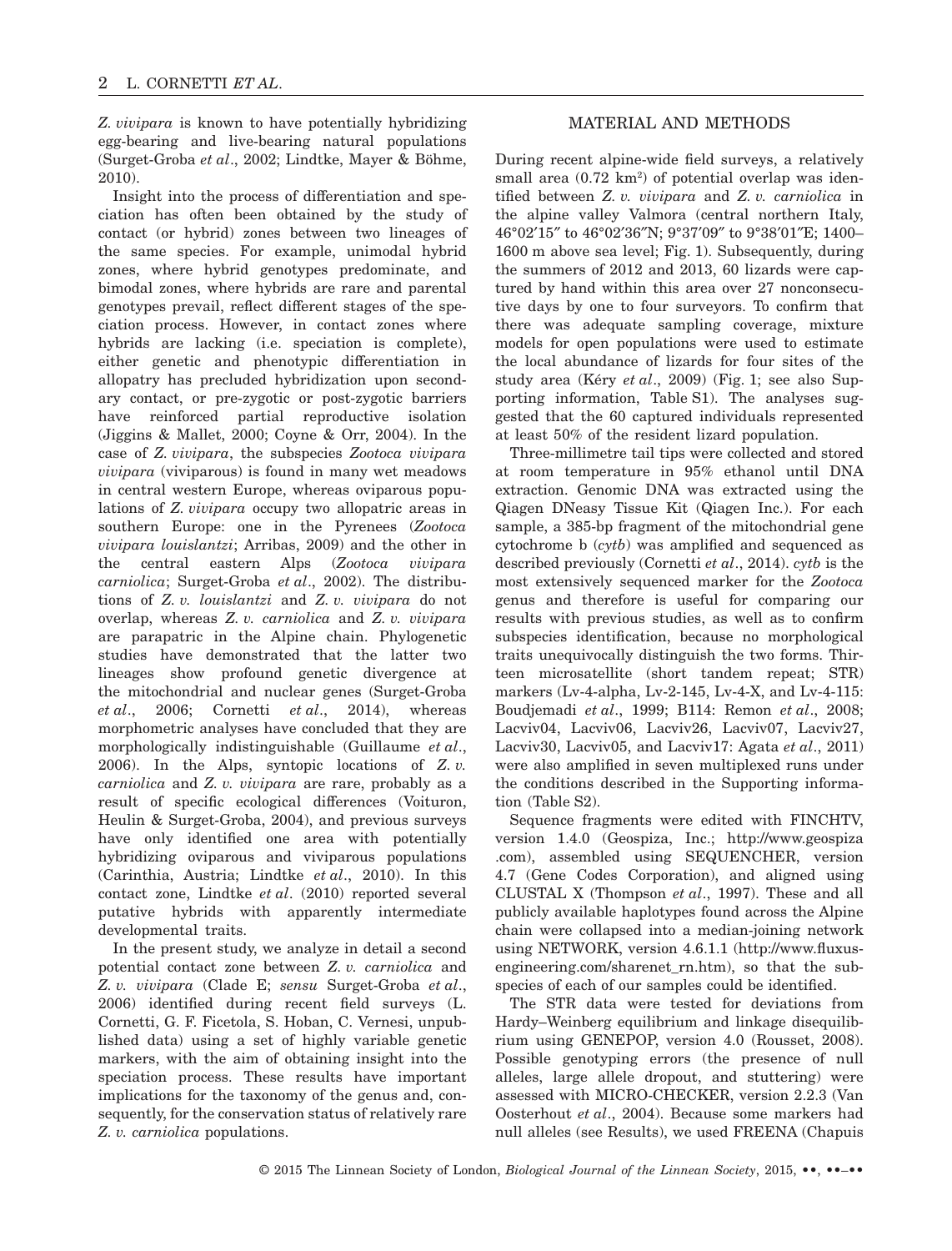

**Figure 1.** Detailed map of sampling area. Closed circles represent the capture sites of *Zootoca vivipara vivipara* and open circles represent the capture sites of *Zootoca vivipara carniolica*, identified to 'subspecies' according to *cytb* haplotype. The sites used for the estimation of lizard abundance are numbered 1–4.

& Estoup, 2007) to calculate whether such null alleles induced a positive bias in the estimates of  $F_{ST}$ . Genetic variation at STRs and subspecies differentiation were investigated using the R package DIVER-SITY (Keenan *et al.*, 2013); number of alleles  $(N_A)$ , allelic richness (*A*R), and observed and expected heterozygosity  $(H_0$  and  $H_E$ , respectively) were calculated for each subspecies, whereas  $F_{ST}$  and  $G'_{ST}$  were calculated between subspecies. Factorial correspondence analysis (FCA) implemented in GENETIX (Belkhir *et al*., 2004) was used to visualize the distribution of genetic variation across individuals.

NEWHYBRIDS, version 1.1 beta (Anderson & Thompson, 2002) and STRUCTURE, version 2.3.4 (Pritchard, Stephens & Donnelly, 2000) were used for inferring hybridization between subspecies, with indi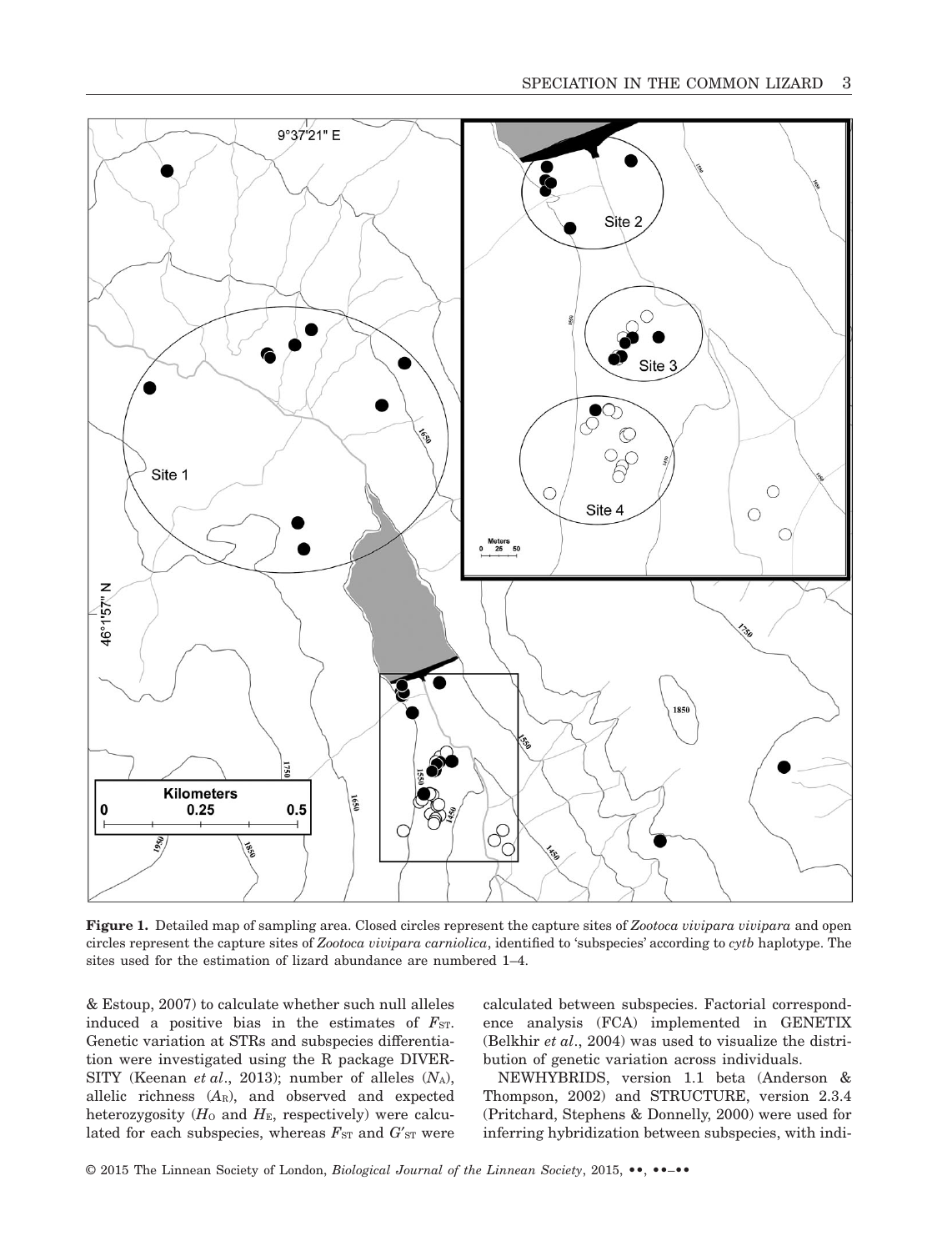vidual lizards being categorized as belonging to either parental subspecies (pure *vivipara*, pure *carniolica*) or one of the hybrid categories  $(F_1, F_2, \text{or backcross})$ using a Bayesian algorithm and Markov chain Monte Carlo sampling. We ran 10 independent analyses using uniform priors, and a burn-in of  $2.5 \times 10^5$  followed by  $10^6$  iterations. To detect possible hybrids, we also ran 10 independent analyses of STRUCTURE using  $K = 2$  clusters, representing the two potentially hybridizing subspecies (burn-in of  $2.5 \times 10^5$  followed by 106 iterations).

#### RESULTS

Detailed mapping of captures showed that *Z. v. vivipara* and *Z. v. carniolica* overlap considerably in Valmora, in particular in a wet meadow of approximately 1 ha of surface area, and should come into contact with one another because individuals of both lineages were captured on the same days and in close proximity (Fig. 1). All 60 samples were successfully sequenced for *cytb*. On the basis of haplotypes, our sample set consisted of 29 *Z. v. carniolica* (all with haplotype OS3, AF444038) and 31 *Z. v. vivipara* (23 of the VL\_26, AF247976; eight of the VB1, KF898394, haplotype). The median-joining network, shown in Figure 2A, highlights the high level of divergence (19 mutations) between *Z. v. vivipara* and *Z. v. carniolica* haplotypes found in the contact zone under investigation (Fig. 1).

All thirteen STRs were successfully genotyped for all samples. The MICRO-CHECKER results, based on the grouped dataset (i.e. *Z. v. vivipara* and *Z. v. carniolica*), suggested the presence of null alleles for four markers; however, these were distributed evenly among subspecies (Lv115 and Lacviv04 in *Z. v. carniolica* and Lacviv07, Lacviv30 in *Z. v. vivipara*). In addition, three of these loci (all except Lacviv30), showed significant deviation from Hardy–Weinberg equilibrium  $(P < 0.05)$ , after correction for multiple testing using the false discovery rate (Benjamini & Hochberg, 1995). Only one out of 78 pairs of loci showed significant genotypic linkage  $(P < 0.05$ ; Lv-4-X and Lacviv30). Because analyses with or without deviant loci led to very similar conclusions, we only report the results of analyses including all 13 STRs.

Visualization of the overall genotypic variation in STRs (Fig. 2B) suggests a marked genetic difference between individuals belonging to the two *cytb* clades, with no mitochondrial introgression. Genetic variability within the two populations, which can now be confidently referred to the viviparous and oviparous groups, was similar; although *Z. v. carniolica* had lower estimates for all indices, these differences were not significant  $(t$ -test,  $P > 0.05$  (Table 1). The mean

number of private alleles was 2.6 (56%) and 4.0 (66%) in *Z. v. carniolica* and *Z. v. vivipara*, respectively; the  $G'_{ST}$  value between the two groups was high and significant (0.891), as was the  $F_{ST}$  (0.381), which was very similar to the  $F_{ST}$  calculated, excluding null alleles, with FREENA (0.372).

Admixture analyses using NEWHYBRIDS clearly illustrated the lack of hybrid individuals in our sample set, and all samples were assigned to their pure parental subspecies with a probability above 99%. Similarly, STRUCTURE estimated a mean posterior probability of ranking *Z. v. carniolica* individuals to one cluster of 99.7% and *Z. v. vivipara* individuals to the other cluster of 99.5% (Fig. 2C).

#### DISCUSSION

In the studied area, speciation between the oviparous *Z. v. carniolica* and the viviparous *Z. v. vivipara* is complete because our multilocus analyses confirmed two highly distinct groups and the presence of hybrid individuals can be confidently excluded. Mitochondrial DNA sequences confirmed the deep haplotypic divergence between lineages (Fig. 2A), as previously suggested by Cornetti *et al*. (2014). We also reported profound genotypic differentiation (FCA) (Fig. 2B), corroborated by a high and significant  $G'_{ST}$ and  $F_{ST}$  values between subspecies and a high percentage of private alleles (56% and 66% in *Z. v. carniolica* and *Z. v. vivipara*, respectively). Thus, molecular analyses clearly illustrated the lack of gene flow between oviparous and viviparous lineages in this contact zone.

The lack of hybrid genotypes of any category  $(F_1, F_2,$ and backcrosses) highlighted that interbreeding of the two subspecies of *Z. vivipara* in this hybrid zone is absent or extremely rare (Fig. 2C). Elsewhere, convincing evidence of natural hybridization between oviparous and viviparous *Z. vivipara* has also never been reported. Lindtke *et al*. (2010) claimed that hybridization occurs between wild populations of *Z. v. carniolica* and *Z. v. vivipara*, although the hybrid origin of these individuals could not be confirmed. However, hybridization in captivity has been noted previously (Arrayago, Bea & Heulin, 1996), with it being suggested that the geographically isolated *Z. v. louislantzi* and *Z. v. vivipara* can successfully hybridize, and that the fitness of  $F_1$  hybrids was lower than that of parental forms. However, we expect a more reduced viability/fertility in a *carniolica* ×  $$ This is because *Z. v. vivipara* (mitochondrial *cytb* Clade E in Cornetti *et al*., 2014, with females having  $2n = 35$  and a  $Z_1Z_2W$  sex chromosome system including W as a macrochromosome; Odierna *et al*., 2004) is more similar karyotypically and genetically to *Z. v.*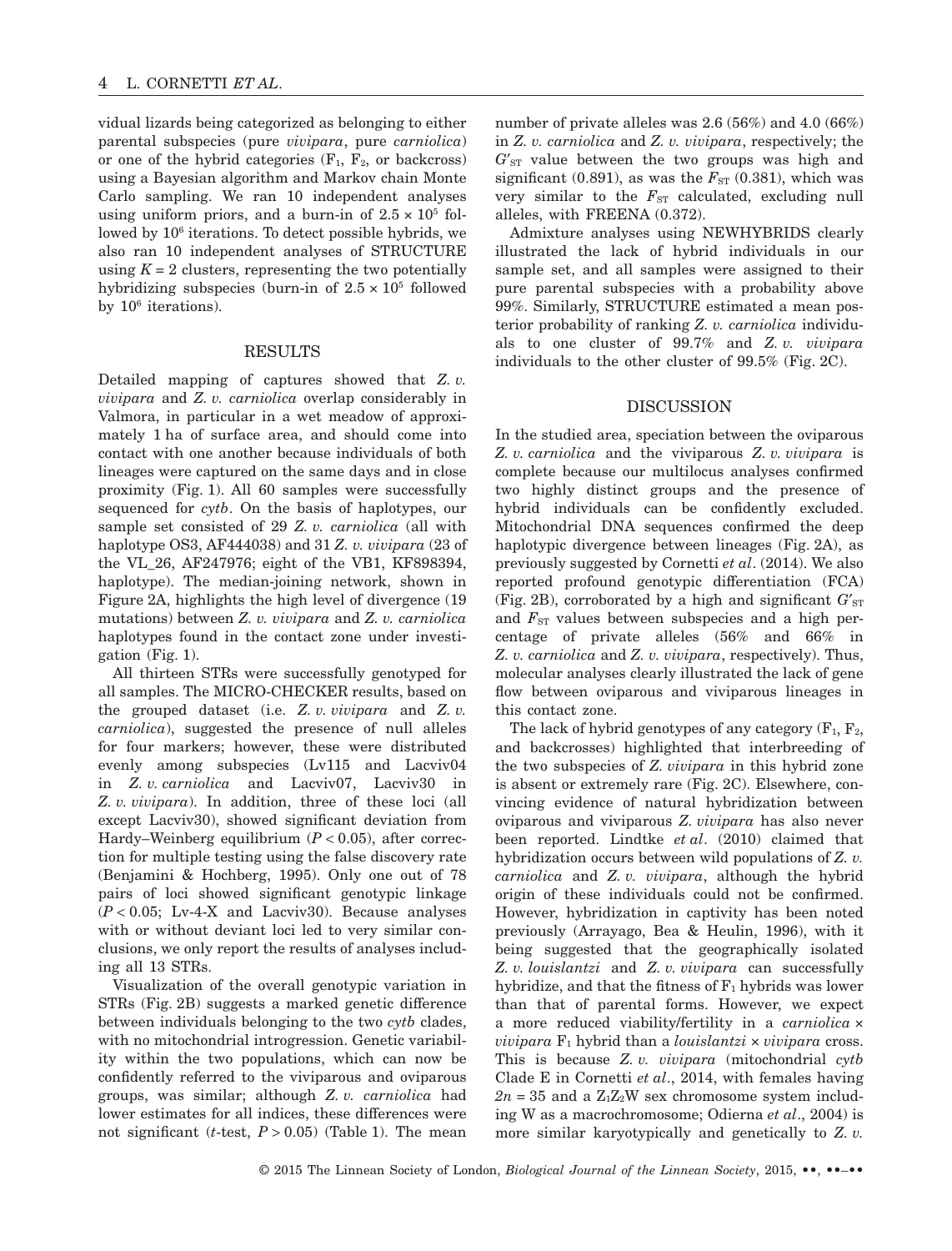

**Figure 2.** Analysis of mitochondrial and nuclear genetic variation of *Zootoca vivipara* in the Valmora contact zone. Network analysis including deposited sequences from Alpine distributions of common lizard subspecies: closed and open circles represent mitochondrial (mt)DNA haplotypes of *Zootoca vivipara vivipara* and *Zootoca vivipara carniolica*, respectively; circles indicated by asterisks correspond to haplotypes found in the present study; grey dots represent diverging mutations between observed haplotypes (A). FCA of genotypic variation between individuals divided according to *cytb* assignment (B). Plot representing the *Q*-value of individuals belonging to predefined mtDNA clusters as estimated by STRUCTURE (C).

© 2015 The Linnean Society of London, *Biological Journal of the Linnean Society*, 2015, **••**, ••–••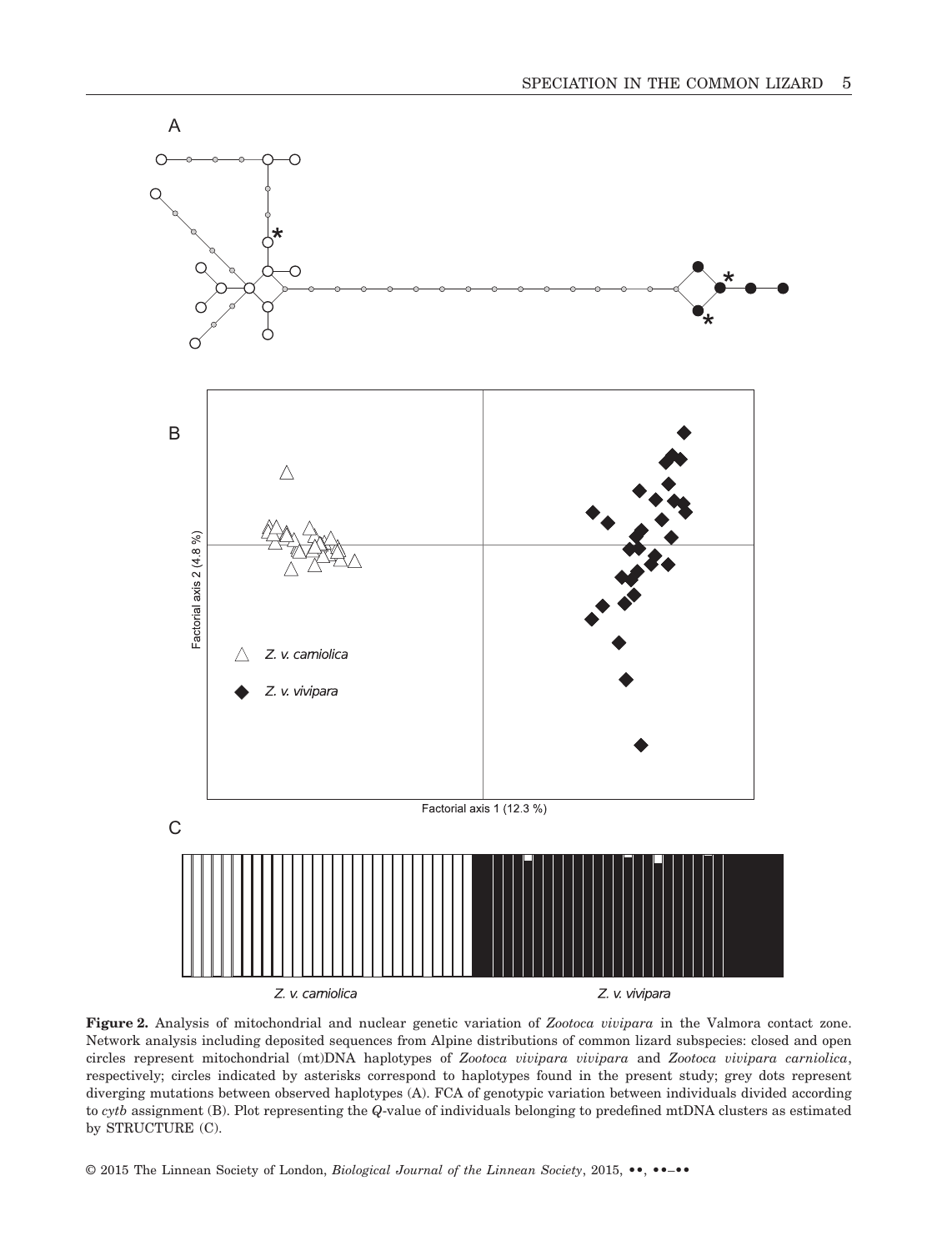**Table 1.** Genetic variation within the *Zootoca vivipara* subspecies

| Subspecies                                                                                                 |  | $N$ $N_{\rm A}$ $A_{\rm B}$ $H_{\rm O}$ | $H_{\scriptscriptstyle\rm E}$ |
|------------------------------------------------------------------------------------------------------------|--|-----------------------------------------|-------------------------------|
| $Zootoca vivipara carniolica$ 29 4.69 4.34 0.47 0.51<br>$Zootoca vivipara vivipara$ 31 6.08 5.35 0.51 0.57 |  |                                         |                               |

Number of alleles  $(N_A)$ , allelic richness  $(A_R)$  observed and expected heterozygosity  $(H_0 \text{ and } H_{\text{E}})$ .

*louislantzi* (from sister Clade B, also with 2*n* = 35 females and a  $Z_1Z_2W$  sex chromosome system and W as a macrochromsome) than to *Z. v. carniolica* (Clade A, with both males and females with  $2n = 36$  with a ZW sex chromosome system and W as a microchromosome). However, even the W chromosomes of *Z. v. vivipara* and *Z. v. louislantzi* are not identical (Odierna *et al*., 2001); therefore, to confirm our hypothesis that *Z. v. vivipara* and *Z. v. carniolica* are separate species (i.e. they no longer interbreed), a specific captive study is needed to test hybridization success and the fertility of offspring among populations with the same reproductive modality and with same or different cytotypes, as well as among populations with the same cytotype but different reproductive modality. In addition, more detailed studies in the second hybrid zone should be carried out to confirm whether hybridization has also ceased in other parts of the *Z. v. vivipara* and *Z. v. carniolica* ranges.

The mitochondrial DNA and microsatellite results of the present study, together with previous phylogenetic studies, allow us to hypothesize about the timing of the transition from oviparity to viviparity in *Z. vivipara*. In reptiles, this switch is consistently associated with colonization of cold climates (Pincheira-Dinoso *et al*., 2013). Similarly, for *Z. vivipara*, oviparity is considered ancestral, and it has been demonstrated that the evolution and distribution of viviparous and oviparous populations were mainly shaped by Pliocene/ Pleistocene climatic oscillations (Surget-Groba *et al*., 2001). It has been hypothesized that colder climatic conditions exerted a strong selective pressure on some populations pushed to southern-eastern areas of Europe during the Quaternary glacial phases, giving rise to viviparity. Viviparity then permitted the recolonization of northern Eurasia by these populations during interglacial periods. Surviving oviparous populations in the Italian peninsula, currently classified as *Z. v. carniolica*, presumably remained welladapted to the warmer climate because their spatial and demographic re-expansion after glacial oscillations was limited to areas south of the Alps (Surget-Groba *et al*., 2002). The above hypothesis would indicate that the switch to viviparity in

*Z. vivipara* occurred between 5.3 and 0.01 Mya, in the same range as mitochondrial phylogenetic analysis suggest that *vivipara* and *carniolica* began to differentiate (4.5 Mya, 95% confidence interval 6.1–2.6; Cornetti *et al*., 2014) and long before their secondary contact in Valmora [after the Last Glacial Maximum (LGM), approximately 10 000 years ago].

The evolutionary transition from oviparity to viviparity requires major structural, physiological, and therefore genetic changes (Murphy & Thompson, 2011). Nonetheless, and perhaps remarkably, this switch has been reported at least 115 times in squamate reptiles, out of a total of 140 switches for vertebrates (Sites, Reeder & Wiens, 2011). Thus, this change in reproductive mode in *Z. v. vivipara* may have determined the genetic differentiation between these subspecies. The ecological shift that coincided with the evolution of viviparity would have resulted in an allopatric distribution of the two subspecies and, in the Alps, in different altitudinal distributions [mean 1200 (range 450–1880) m asl and 1700 (1160– 2160) m asl, for *Z. v. carniolica* and *Z. v. vivipara*, respectively; Cornetti *et al*., 2014], where genetic drift may have promoted further differentiation.

In addition to a switch in reproductive mode and drift, karyotypic divergence (as described above) may also have posed significant post-zygotic barriers upon secondary contact, such as hybrid subfertility, sterility or inviability (Coyne & Orr, 2004).  $F_1$ hybrids between *carniolica* males × *vivipara* females are expected to show misalignment between the *carniolica* W microchromosome, the *vivipara* W macrochromosome, and a *carniolica* autosome during meiosis, and these three chromosomes may then fail to segregate regularly, causing germ cell death and/or resulting in inviable aneuploid gametes. Essentially, this type of chromosomal rearrangement may cause lowered hybrid fitness, potentially limiting gene flow between the two lineages (Faria & Navarro, 2010), playing an important role in the speciation process in many vertebrates, including lizards (Leache & Sites, 2009). On the basis of genotypic results reported in the present study and previous studies about karyotypic and phylogenetic divergence between *Z. v. vivipara* and *Z. v. carniolica*, we hypothesize that the speciation process between the two lineages was complete or almost complete before their secondary contact in the Alpine chain as a result of a switch in reproductive mode some time before the LGM. In this scenario, the role of reproductive mode may have made a strong contribution to genetic differentiation, although drift was almost certainly a contributing factor in allopatry.

In conclusion, *Z. v. vivipara* and *Z. v. carniolica* lineages and their contact zones provide excellent models for studying speciation and suitable subjects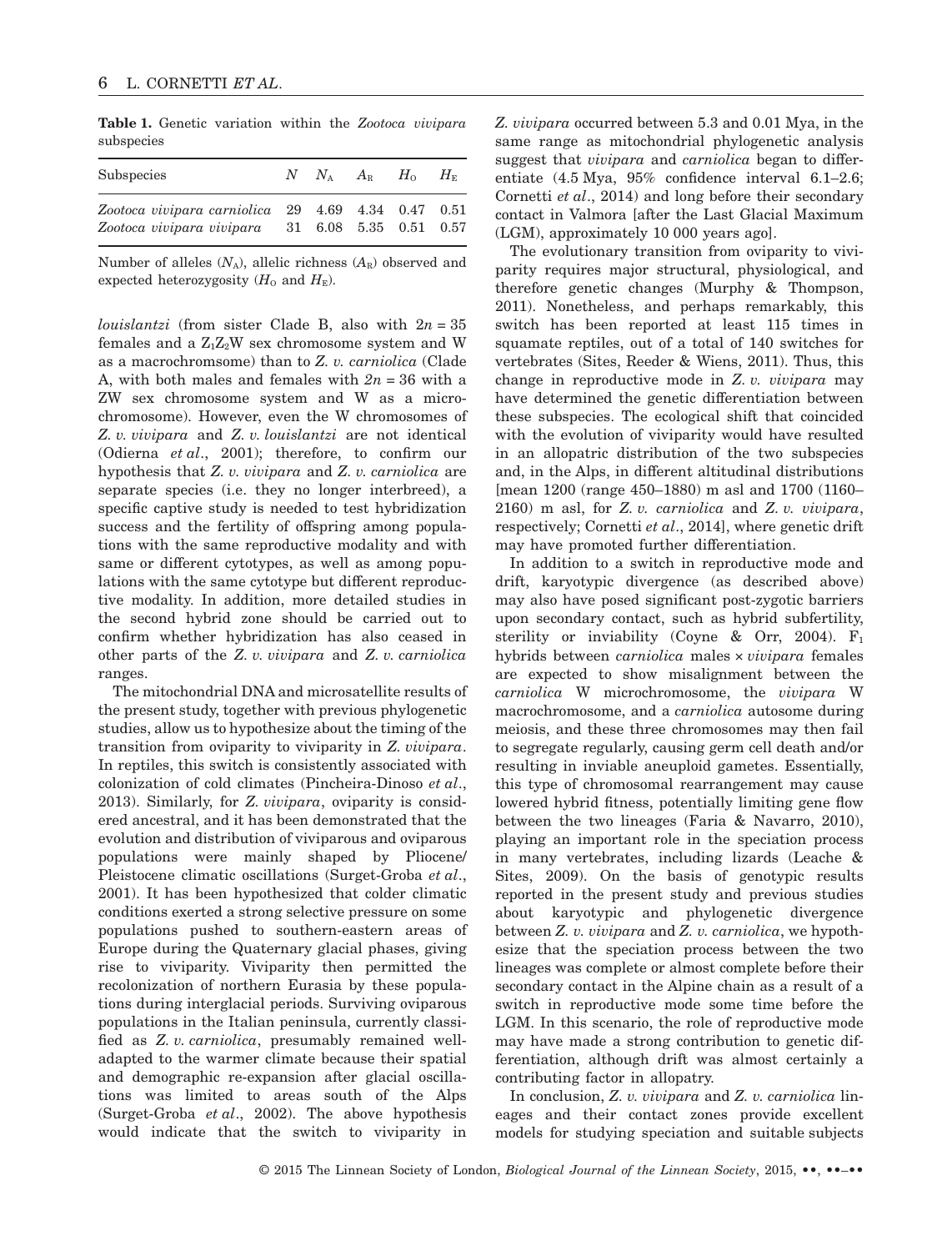for investigating the genomic basis of the oviparity/ viviparity transition. Given the high level of genetic divergence and lack of gene flow between *Z. v. vivipara* and *Z. v. carniolica* reported in the present study, these two 'subspecies' should be considered as separate management units for conservation purposes. If the other contact zone also confirms these results, *Z. carniolica* should be recognized as a full species, distinct from *Z. vivipara*. Because the most suitable habitats for *Z. carniolica* are considered to be threatened by climate change and anthropization (Moore, 2002), conservation measures should be urgently re-evaluated because *Z. vivipara* is currently considered of least concern (IUCN, 2014).

### ACKNOWLEDGEMENTS

This project was funded by the Autonomous Province of Trento under the Grande Progetto ACE-SAP (Alpine Ecosystems in a Changing Environment: Biodiversity Sensitivity and Adaptive Potential; University and Scientific Research Service, regulation number 23, 12 June 2008, Trento) and the Fondazione Edmund Mach. We warmly thank M. Girardi, L. Laddaga, and F. Belluardo for their assistance during sampling. We also thank the Parco delle Orobie Bergamasche (Anfi. Oro. Project) for logistical support. We thank three anonymous reviewers for their helpful comments. The authors have no conflicts of interest to declare.

#### REFERENCES

**Agata K, Alasaad S, Almeida-Val V, Fonseca M, Alvarez-dios J, Barbisan F, Beadell JS, Beltrán JF, Benítez M, Bino G, Bleay C, Bloor P, Bohlmann J, Booth W, Boscari E, Caccone A, Campos T, Carvalho BM, Climaco GT, Clobert J, Congiu L, Cowger C, Dias G, Doadrio I, Farias IP, Ferrand N, Freitas PD, Fusco G, Galetti PM, Gallardo-Escárate C, Gaunt MW, Ocampo ZG, Gonçalves H, Gonzalez EG, Haye P, Honnay O, Hyseni C, Jacquemyn H, Jowers MJ, Kakezawa A, Kawaguchi E, Keeling CI, Kwan YS, La Spina M, Lee WO, Les´niewska M, Li Y, Liu H, Liu X, Lopes S, Martínez P, Meeus S, Murray BW, Nunes AG, Okedi LM, Ouma JO, Pardo BG, Parks R, Paula-Silva MN, Pedraza-Lara C, Perera OP, Pino-Querido A, Richard M, Rossini BC, Samarasekera NG, Sánchez A, Sanchez JA, Santos CH, Shinohara W, Soriguer RC, Sousa AC, Sousa CF, Stevens VM, Tejedo M, Valenzuela-Bustamante M, Van de Vliet MS, Vandepitte K, Vera M, Wandeler P, Wang W, Won YJ, Yamashiro A, Yamashiro T, Zhu C. 2011.** Permanent Genetic Resources added to Molecular Ecology Resources Database 1 (December), pp. 2010–31, January 2011. *Molecular Ecology Resources* **11:** 586–589.

- **Anderson EC, Thompson EA. 2002.** A model-based method for identifying species hybrids using multilocus genetic data. *Genetics* **160:** 1217–1229.
- **Arrayago MJ, Bea A, Heulin B. 1996.** Hybridization experiment between oviparous and viviparous strains of *Lacerta vivipara*: a new insight into the evolution of viviparity in reptiles. *Herpetologica* **52:** 333–342.
- **Arribas OJ. 2009.** Morphological variability of the Cantabro-Pyrenean populations of *Zootoca vivipara* (JACQUIN, 1787) with description of a new subspecies. *Herpetozoa* **21:** 123– 146.
- **Belkhir K, Borsa P, Chikhi L, Raufaste N, Bonhomme F. 2004.** GENETIX 4.05, logiciel sous Windows TM pour la génétique des populations. Montpellier: Laboratoire Génome, Populations, Interactions, CNRS UMR 5171, Université de Montpellier II.
- **Benjamini Y, Hochberg Y. 1995.** Controlling the false discovery rate: a practical and powerful approach to multiple testing. *Journal of the Royal Statistical Society, Series B* **57:** 289–300.
- **Boudjemadi K, Martin O, Simon JC, Estoup A. 1999.** Development and cross-species comparison of microsatellite markers in two lizard species, *Lacerta vivipara* and *Podarcis muralis*. *Molecular Ecology* **8:** 518–520.
- **Chapuis MP, Estoup A. 2007.** Microsatellite null alleles and estimation of population differentiation. *Molecular Biology and Evolution* **24:** 621–631.
- **Cornetti L, Menegon M, Giovine G, Heulin B, Vernesi C. 2014.** Mitochondrial and nuclear survey of *Zootoca vivipara* across the eastern Italian Alps: evolutionary relationships, historical demography and conservation implications. *PLoS One* **9:** e85912.
- **Coyne JA, Orr HA. 2004.** *Speciation*. Sunderland, MA: Sinauer Associates.
- **Faria R, Navarro A. 2010.** Chromosomal speciation revisited rearranging theory with pieces of evidence. *Trends in Ecology and Evolution* **25:** 660–669.
- **Guillaume CP, Heulin B, Pavlinov IY, Semenov DV, Bea A, Vogrin N, Surget-Groba Y. 2006.** Morphological variations in the common lizard, *Lacerta (Zootoca) vivipara*. *Russian Journal of Herpetology* **13:** 1–10.
- **IUCN. 2014.** *The IUCN Red List of threatened species*, Version 2014.1.<http://www.iucnredlist.org>
- **Jiggins CD, Mallet J. 2000.** Bimodal hybrid zones and speciation. *Trends in Ecology and Evolution* **15:** 250–255.
- **Keenan K, McGinnity P, Cross TF, Crozier WW, Prodöhl PA. 2013.** diveRsity: an R package for the estimation of population genetics parameters and their associated errors. *Methods in Ecology and Evolution* **4:** 782–788.
- **Kéry M, Dorazio RM, Soldaat L, Van Strien A, Zuiderwijk A, Royle JA. 2009.** Trend estimation in populations with imperfect detection. *Journal of Applied Ecology* **46:** 1163–1172.
- **Leache AD, Sites JW Jr. 2009.** Chromosome evolution and diversification in North American spiny lizards (genus *Sceloporus*). *Cytogenetic and Genome Research* **127:** 166–181.
- **Lindtke D, Mayer W, Böhme W. 2010.** Identification of a contact zone between oviparous and viviparous common